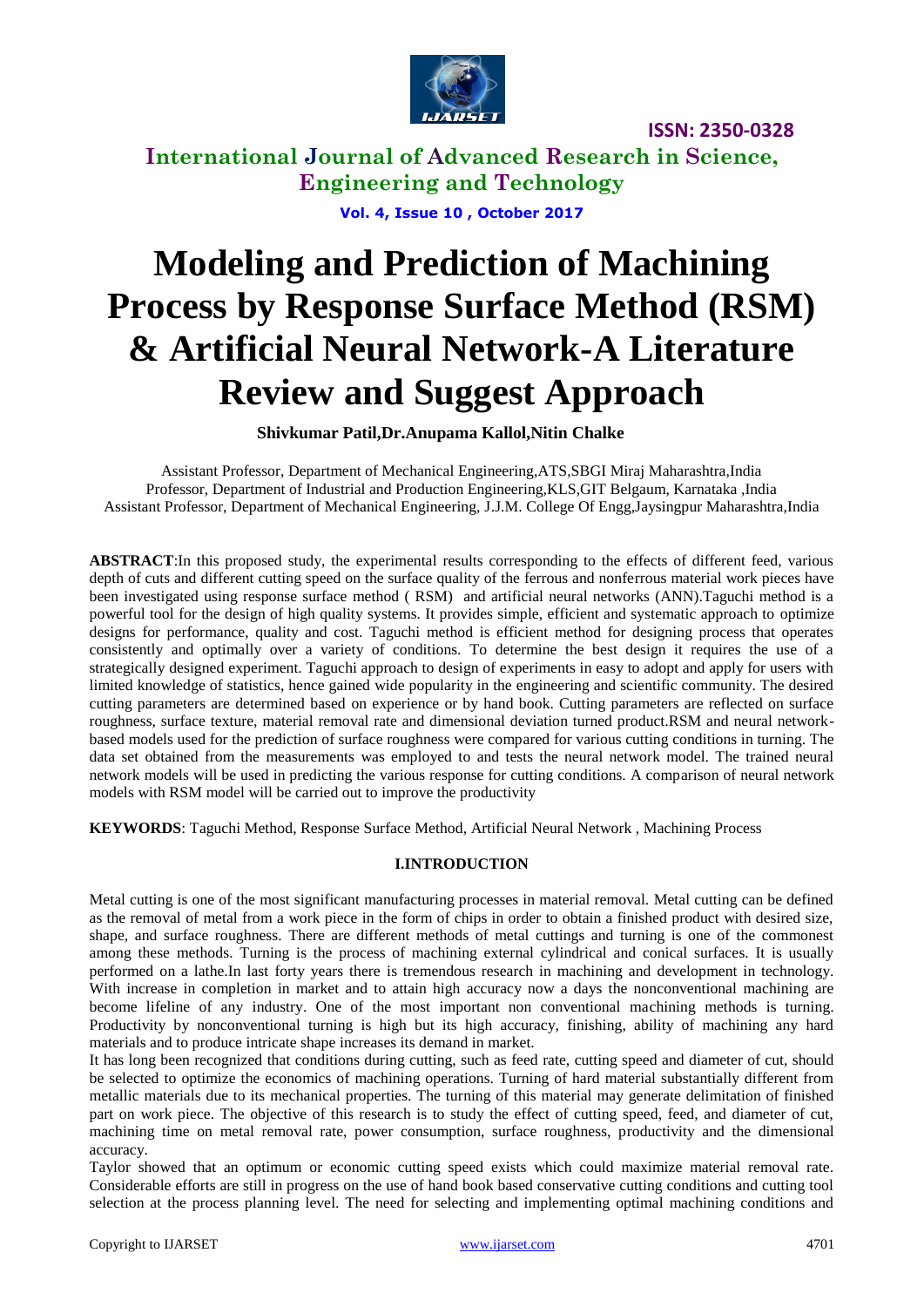

# **International Journal of Advanced Research in Science, Engineering and Technology**

### **Vol. 4, Issue 10 , October 2017**

most suitable cutting tool has been felt over the last few decades. Despite Taylor's early work on establishing optimum cutting speeds in machining, progress has been slow since all the process parameters need to be optimized. Furthermore, for realistic solutions, the many constraints met in practice, such as low machine tool power, torque, force limits and component surface roughness must be overcome.In this proposed study, the experimental results corresponding to the effects of different feed, various depth of cuts and different cutting speed on the surface quality of the ferrous and nonferrous material work pieces have been investigated using response surface method ( RSM) and artificial neural networks (ANN).Taguchi method is a powerful tool for the design of high quality systems. It provides simple, efficient and systematic approach to optimize designs for performance, quality and cost. Taguchi method is efficient method for designing process that operates consistently and optimally over a variety of conditions. To determine the best design it requires the use of a strategically designed experiment. Taguchi approach to design of experiments in easy to adopt and apply for users with limited knowledge of statistics, hence gained wide popularity in the engineering and scientific community. The desired cutting parameters are determined based on experience or by hand book. Cutting parameters are reflected on surface roughness, surface texture, material removal rate and dimensional deviation turned product. RSM and neural network-based models used for the prediction of surface roughness were compared for various cutting conditions in turning. The data set obtained from the measurements was employed to and tests the neural network model. The trained neural network models will be used in predicting the various response for cutting conditions. A

### **II. LITERATURE SURVEY**

comparison of neural network models with RSM model will be carried out to improve the productivity.

Turning is a key machining process in the field of manufacturing sector where the demand of high productivity and high quality is steadily increasing. It is a primary operation in most of the production process in the industry. The turning operation produces the components, which have critical feature that require specific surface finish. The operator working on the lathe use their own experience and machining guidelines in order to achieve the best possible surface finish .Due to inadequate knowledge of the complexity and factor affecting the surface finish in turning operation ,an improper decision may cause high production costs and a low machining quality. So It is very necessary to consider the impact of human parameter, environment parameters and machine parameter along with the process parameter. The theory of experimentation suggested by Hilbert is a good approach to formulate the field data base model for a complex man machine system .The concept of least square multiple regression curves as suggested by Spiegel is used to optimize the formulated model. Turning **is** a widely used machining process in manufacturing. Therefore, a best selection of cutting parameters to make happy an economic objective within the constraints of turning operations is a very significant assignment. Traditionally, the selection of cutting conditions for metal cutting is left to the machine operator Surface roughness, power consumption, material removal rate and productivity has received serious attention for many years. A considerable number of studies have investigated the general effects of the speed, feed, and depth of cut on the turning process [1]. Some researchers studied on the mach inability of aluminum-silicon alloys [2]-[7]. The influence of several factors (speed, feed, and depth of cut) on cutting force and surface roughness has investigated by using orthogonal tests in turning Si-Al alloy [3]. The results showed that the surface roughness may be improved by using diamond tool. Recently, in order to obtain reasonable cutting parameters in turning casting aluminum alloy ZL108. The main influential factors of cutting force have been investigated by using carbide tool YG8 [4]. The results indicated the depth of cut had great influence on stability of whole cutting process in rough machining. The experimentation has carried out to simplify best analysis for non-ferrous materials [3]. For cast iron (CI) and steels, they employed the criteria of reducing the machining cost to a minimum. Several monograms were worked out to facilitate the practical determination of the most cost-effective machining environment. They pointed out that the more tricky- to machine materials have a restricted range of parameters over which machining can be carried out and thus any attempt at optimizing their costs are artificial. They have suggested the use of Lagrangian multipliers for optimization of the constrained problem of part cost, with cutting power as the main restraint. In 1970, the researchers have discussed the use of goal programming and geometric programming to selection of machine they optimized cutting speed and feed rate to yield minimum production cost [9], [16]. In 1991, the researchers have described the design and development of an analytical tool for the selection of machine parameters in drilling [13]. Geometric programming was used as the basic methodology to determine values for feed rate and cutting speed that minimize the total cost of machining SAE 1045 steel with cemented carbide tools of ISO P-10 grade. Surface finish and machine power were taken as the constraints while optimizing cutting speed and feed rate for a given depth of cut [10]-[12].

Some aspects of machining have gone through revision when the experimental results showed the new parameters involved in metal cutting. Many new alloys have also been developed to react to today applications. As a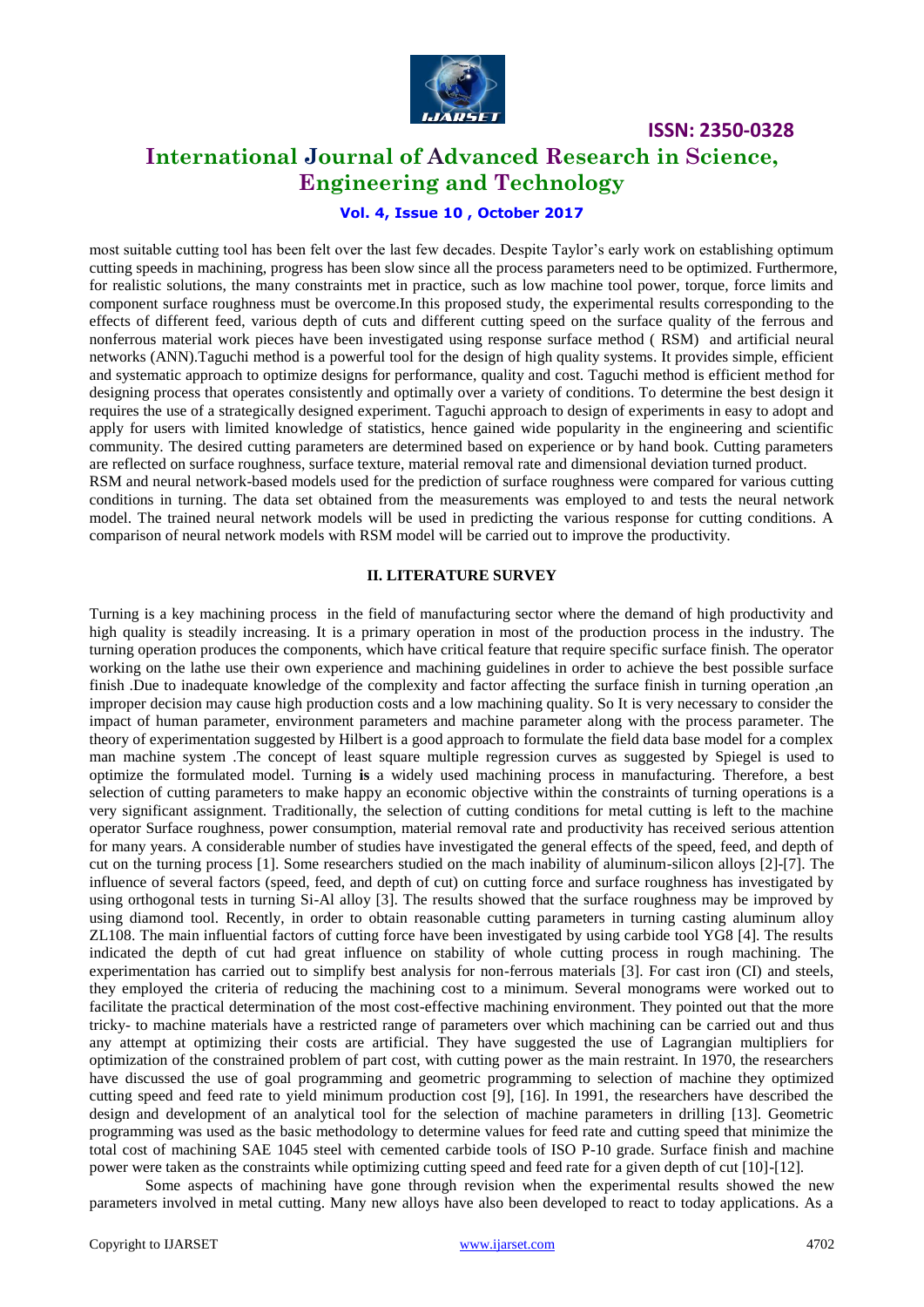

# **International Journal of Advanced Research in Science, Engineering and Technology**

### **Vol. 4, Issue 10 , October 2017**

result, there will be always a need for continuous research and improvement to tool materials, cutting conditions, cutting parameters and environmental parameters to optimize the output. The quality of surface roughness is extremely important in the case of machined components that have been designed to withstand cyclic loads. Pal and Chakraborty (2005) studied on development of a back propagation neural network model for prediction of surface roughness in turning operation and used mild steel work-pieces with high speed steel as the cutting tool for performing a large number of experiments. The authors used speed, feed, depth of cut and the cutting forces as inputs to the neural network model for prediction of the surface roughness. The work resulted that predicted surface roughness was very close to the experimental value. The problem is formulated as a Taguchi dynamic parameter design, together with a fine-tuning of the BP neural network output.(Ming-Der Jean et al 2005) proposed the application of an artificial neural network with a Taguchi orthogonal experiment to develop a robust and efficient method of depositing alloys with a favorable surface morphology by a specific micro welding hard facing process..Tsai et al. developed an in-process surface roughness prediction system in end milling. Vibration and rotation data were collected using an accelerometer and proximity sensors. BP neural networks with four input and one output neurons, which were spindle speed, feed rate, depth of cut, and vibration average per revolution as inputs, and surface roughness as output. The system accuracy was 96.99% under various cutting conditions. (Chang et al 2002) proposed the selection of training samples for model updating using ANNs. One unique feature of ANNs is that they have to be trained to function. In developing an iterative ANN technique for model updating structures, it was shown that the number of training samples required increases exponentially as the number of parameters to be updated increases. Training the neural networks using these samples becomes a time-consuming task. Taraman *et al* [1974] developed a mathematical model for the surface roughness in a turning operation in terms of cutting speed, feed and depth of cut. Utilizing PL1 language and an IBM 360/50 computer, the model was used to generate contours of surface roughness in planes containing the cutting speed and feed at different levels of depth of cut. The surface roughness contours were to select the machining conditions at which an increase in the rate of metal removal was achieved without sacrifices in surface finish. The surface roughness model was developed by utilizing Response Surface Methodology. Sundaram *et al* [1981]developed mathematical models to predict surface finish in fine turning of steels Part I. This paper outlines the experimental development of mathematical models for predicting the surface finish of AISI 4140 steel in fine turning operation using TiC coated tungsten carbide throw-away tools. A novel experimental design called the Rota table design was used for the experimental procedures. Variables included in the model are: cutting speed, feed, depth of cut, and time of cut of the tool. Statistical coding was used for the experimental variables. First order (log transformed) models were developed. For tools that exhibited lack of fit for the first-order models, a second-order model was developed. Multiple regression analysis was used in developing these prediction models. Hassan andSuliman[1990]studied a two-stage method for obtaining mach inability data for the steel turning process. In the first-stage, different mathematical model types are developed and compared for the turning process of medium carbon steel. The parameters of the models are established by curve fitting of experimental data which are collected from experiments conducted especially for this work. In the second stage, the model type(s) producing the best estimates of performance is/are used as aid in process optimization. Consequently, optimal mach inability data is obtained for maximum removal of metal. This paper aims at developing modeling tools for turning medium carbon steels (225-275 BHN) with tungsten carbide tip (Sandvik Coromant SNMG 12 04 04-15).Mathematical programming was applied to determine optimum cutting conditions by both deterministic and probabilistic models. Also, the optimal cutting conditions were approached by a manufacturing economics-based model consisting of cost elements required for a machining operation.The proper selection of cutting tools and process parameters for achieving high cutting performance in a turning operation is a critical taskThe mathematical model formulate by J.Paulo Davim V.N.Gaitonde and S.R.Karnik focus on surface roughness parameter Average roughness (Ra) and maximum peak to valley height (Rt) .The ANN model was developed with the cutting condition such as speed ,feed and depth of cut as the affecting process parameter. The experiments were planned as per L27 orthogonal array with three level define for each of the factor in order to develop the knowledge base for ANN training using error back propagation training algorithm (EBPTA).3D surfaces plot are generated using ANN model to the interaction effects of cutting conditions on surface roughness parameters. The analysis reveals that cutting speed and feed rate have significant effects in reducing the surface roughness, while the depth of cut has the least effect.

### **III. IDENTIFICATION OF RESEARCH GAP**

The machining process specially turning process is used widely in industry and has countless applications. Traditionally, the process has been used to reduce the diameters of a cylindrical work piece or to change a work piece of non- circular to that of circular cross section. This is done by rotating the work piece about the axis of the machine's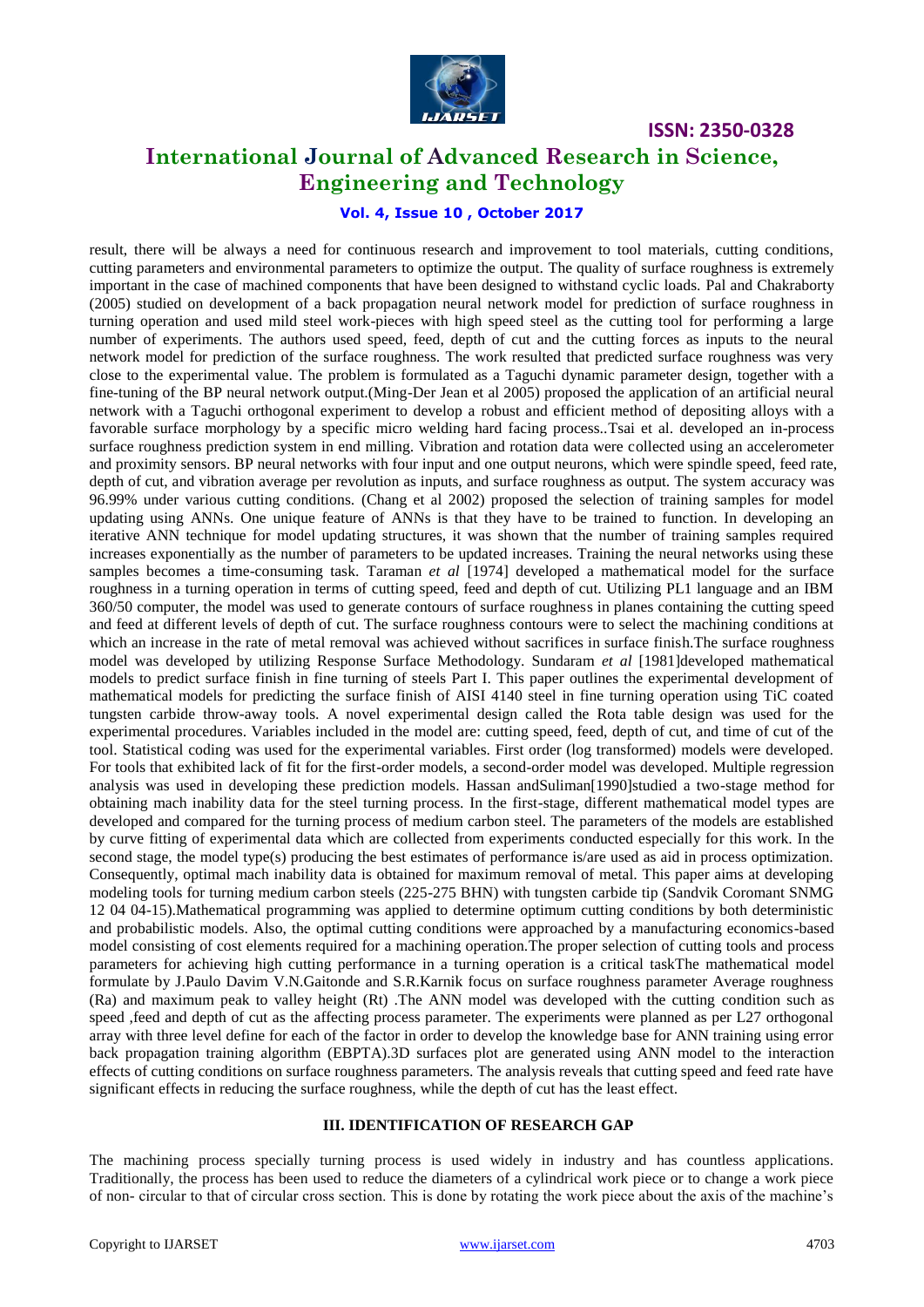

# **International Journal of Advanced Research in Science, Engineering and Technology**

### **Vol. 4, Issue 10 , October 2017**

spindle and removing the work piece material with the cutting tool which is feed in the axial direction. The ever increasing competition in product functionality has forced a product designer to seriously design the product components. One of the areas where there is a scope for improvement is a manufacturing process. Especially metal cutting (Turning), one of the most widely used manufacturing processes which has changed considerably. Therefore, an optimal selection of cutting parameters to satisfy economic, environmental and social objectives within the constraints of turning operations is a very important task. The challenge of modern machining industries is mainly focused on the achievement of high quality; in terms of work piece surface finish, high production rate, fewer wear on the cutting tools, economy of machining in terms of cost saving and increase the performance of the product with reduced environmental impact.

The proposed RSM and ANN will be used to best explain the CNC turning operation with the help of advanced technologies is targeted as an accomplishment of this research work. From the literature review the scope of work in the machining of ferrous and nonferrous material are as follows

- Literature review : From the literature review it was found that the researchers are only used RSM as a tool for predicting the surface roughness but there is no research in the field of material removal rate , productivity , power consumption and few more parameters. So the present work focused on the RSM and ANN tool to analyze the performance of CNC machining in the turning of ferrous and nonferrous material.
- Industry point of view : most of the machining industry are interested to know which parameters are most influencing and how the responses are vary w.r.t. the input and how we can achieved the best possible response

### **IV. PROPOSED METHODOLOGY**

The objectives of the present work are to increase the material removal rate, reduced the production cost, machining time required, minimized the power consumption, during the CNC turning of ferrous and nonferrous material. The important objectives of the research are as follows:

- To formulate the Taguchi's Design of Experiment ( DOE ) plan for conducting the various experiments .
- Selecting the various levels of independent parameters affecting the dependent variables.
- Conducting the experiments by using Design of experiments for the analyse the performance of CNC turning
- Measure the various parameters such as cutting speed, feed and depth of cut.
- To formulate the second degree response surface model by using MINTAB software.
- To carry out the Analysis of variance (ANOVA) by using Taguchi's array.
- To optimized the independent parameter to find out the best set of parameters.
- To carry out the sensitivity analysis, to measure the impact of various parameters.
- To study the effect of interaction on the various responses.
- To predict the various response by using feed forward back propagation neural network.

To compare the RSM and ANN model to validate the result.

To fulfill the basic objectives following methodology will be proposed

- **Step1 : Critical Literature review on the machining process. :** This is the most important step in the research . it helps to identify the scope of research .
- **Step2 : Identification of the area of research :** This is the second stage of research after identifying the research gap.
- **Step 3 : Identification of various parameter under investigation :** Following figure 4.1 shows the various process parameters involved in the research.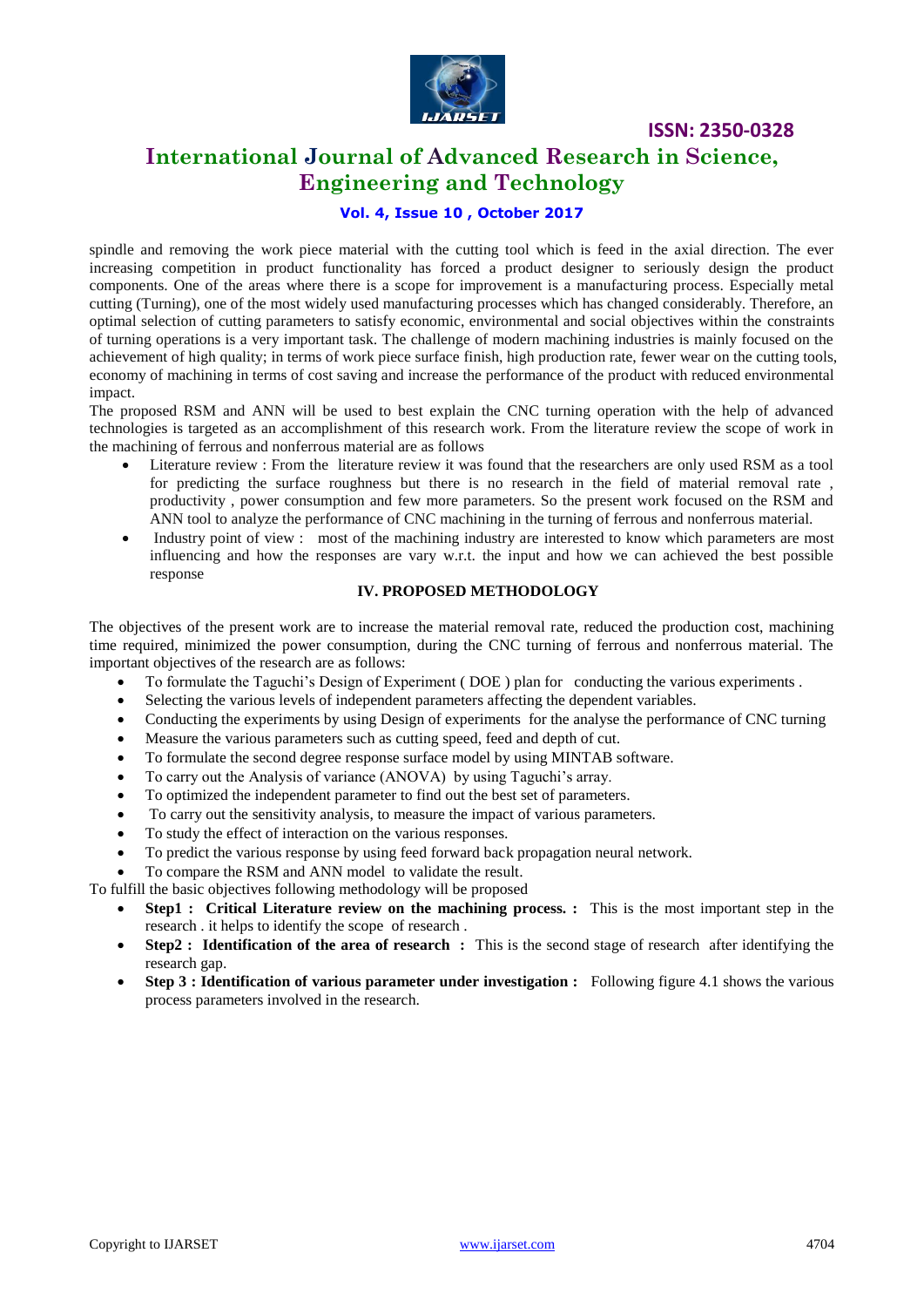

# **International Journal of Advanced Research in Science, Engineering and Technology**

**Vol. 4, Issue 10 , October 2017**



**Fig 1:** Proposed Research Methodology

- **Step 4: Selection of experimental plan by using DOE :** This will helps to decide the plan of experimentation.
- **Step 5 : Selection of test point , test sequence and test envelop. :** Test envelop is the span of input variables between minimum and maximum. Test sequence is the way in which the variables can change during the experimentation. Test point is the specific point at which the variable is set for the experimentation.
- **Step6 : Collection of Instrument for measuring the various variables.**
- **Step7: Data collection/ Execution of the Experiment :** In this the data is collected through the various experimentation.
- **Step 8 : Model formulation by using Response Surface method ( RSM ) :**

Response Surface Methodology (RSM) is a collection of statistical and mathematical techniques useful for developing, improving, and optimizing processes. The application of RSM to design optimization is aimed at reducing the cost of expensive analysis methods and their associated numerical noise.

 Originally, RSM was developed to model experimental responses (Box and Draper, 1987), and then migrated into the modelling of numerical experiments. The difference is in the type of error generated by the response. In physical experiments, inaccuracy can be due, for example, to measurement errors while, in computer experiments, numerical noise is a result of incomplete convergence of iterative processes, round-off errors or the discrete representation of continuous physical phenomena. Response surface design methodology is often used to refine models after important factors have been determined using factorial designs.

 The most extensive applications of RSM are in the particular situations where several input variables potentially influence some performance measure or quality characteristic of the process. Thus performance measure or quality characteristic is called the response. The input variables are sometimes called independent variables. The field of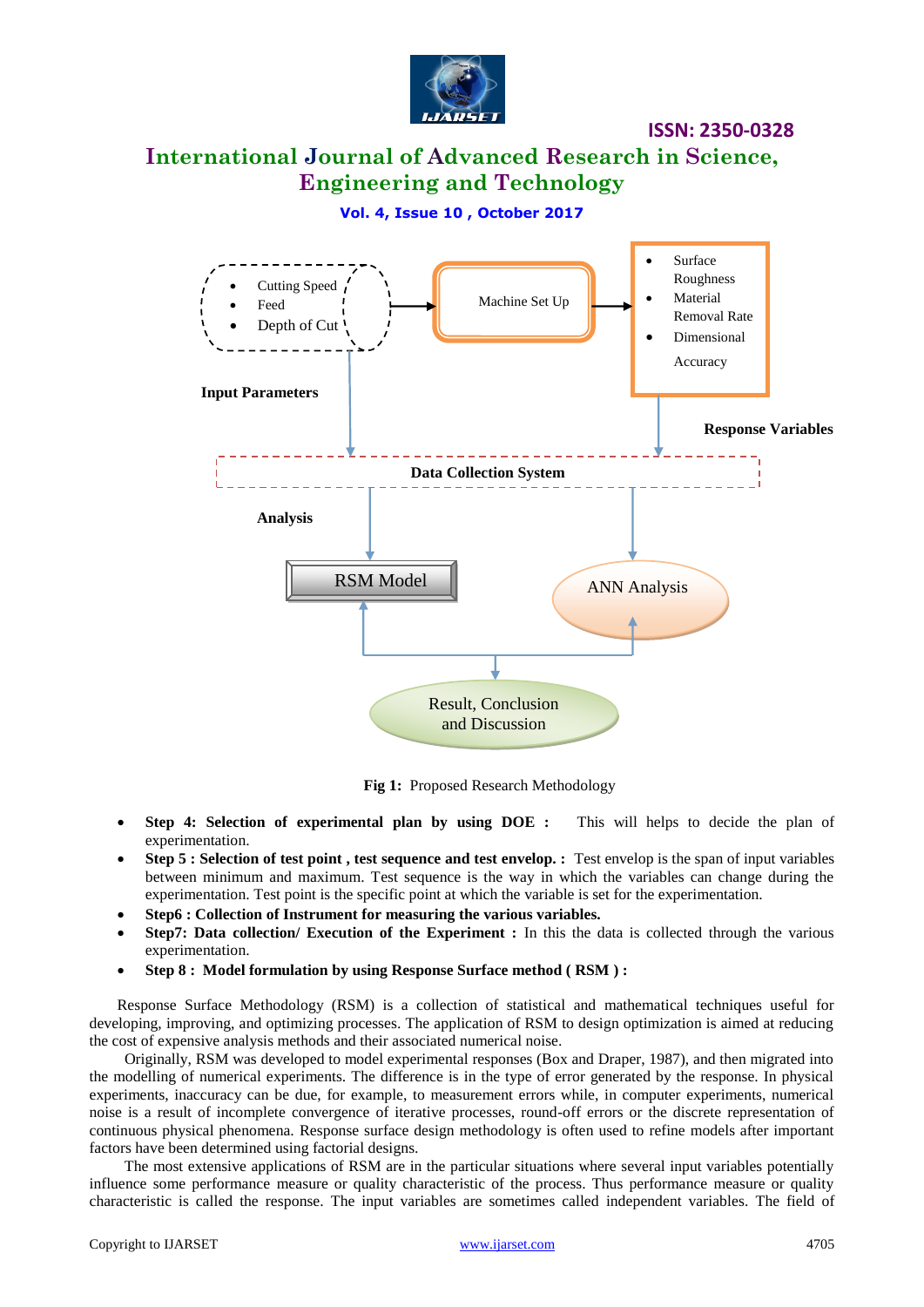

# **International Journal of Advanced Research in Science, Engineering and Technology**

### **Vol. 4, Issue 10 , October 2017**

response surface methodology consists of the experimental strategy for exploring the space of the process or independent variables, empirical statistical modeling to develop an appropriate approximating relationship between the yield and the process variables, and optimization methods for finding the values of the process variables that produce desirable values of the response.

In general, the relationship between the response *y* and independent variables  $\xi_1$ ,  $\xi_2$ ,..., $\xi_k$  is  $y = f(k \xi_1, \xi_2, ..., \xi_k) + \varepsilon$  (1)

 where the form of the true response function *f* is unknown and perhaps very complicated, and *ε* is a term that represents other sources of variability in *f.* Usually *ε* includes effects such as measurement error on the response, background noise, the effect of other variables, and so on. Usually *ε* is treated as a statistical error, often assuming it to have a normal distribution with mean zero and variance  $\sigma^2$ .

Then  
\n
$$
E(y) = \eta = E [f(\xi_1, \xi_2, ..., \xi_k)] + E (\epsilon) = f(\xi_1, \xi_2, ..., \xi_k)
$$
\n(2)

 The variables *k* ξ ,ξ ,...,ξ 1 2 in Equation (2) are usually called the natural variables, because they are expressed in the natural units of measurement, such as degrees Celsius, pounds per square inch, etc. In RSM work it is convenient to transform the natural variables to codedvariablesx<sub>1</sub>, x<sub>2</sub> ..., x<sub>k</sub> which are usually defined to be dimensionless with mean zero and the same standard deviation. In terms of the coded variables, the response function (2) will be written as

 $\eta = f(x_1, x_2, ..., x_k)$ 

$$
(3)
$$

 Because the form of the true response function *f* is unknown, we must approximate it. The successful use of RSM is critically dependent upon the experimenter's ability to develop a suitable approximation for *f*. A low-order polynomial in some relatively small region of the independent variable space is appropriate. In many cases, either a first-orderor a second order model is used. The first-order model is likely to be appropriate when the experimenter is interested in approximating the true response surface over a relatively small region of the independent variable space in a location where there is little curvature in *f*. the first-order model with interaction in terms of the coded variables is

 $\eta = \beta_0 + \beta_1 x_1 + \beta_2 x_2 + \beta_1 x_1 x_2$  (4)

 Adding the interaction term introduces curvature into the response function. Often the curvature in the true response surface is strong enough that the first-order model is inadequate. A second-order model will likely be required in these situations. For the case of two variables, the second-order model is

 $\eta = \beta_0 + \beta_1 x_1 + \beta_2 x_2 + \beta_{11} x_1^2 + \beta_{22} x_2^2 + \beta_{12} x_1 x_2$  (5)

 This model would likely be useful as an approximation to the true response surface in a relatively small region. The second-order model is widely used in response surface methodology for several reasons:

- 1. The second-order model is very flexible. It can take on a wide variety of functional forms, so it will often work well as an approximation to the true response surface.
- 2. It is easy to estimate the parameters in the second-order model. The method of least squares can be used for this purpose.
- 3. There is considerable practical experience indicating that second-order models work well in solving real response surface problems.

RSM is a tool which is designed to develop a direct mathematical relationship relating the controllable parameters to the experimental responses. This enables to estimate and explore more simply the effect that parameters would have on responses.[12]

### **A. Response Surface plots**

 To understand how the response changes in a given direction by adjusting the design variables, Response Surface plots is very helpful. In general, the response surface can be visualized graphically.This three-dimensional graph shows the response surface from the side and it is called a response surface plot. The graph is helpful to see the shape of a response surface; hills, valleys, and ridge lines. The function *f* (*x1, x2*) can be plotted versus the levels of *x1* and *x2* as shown as fig 2.

$$
y = f(xI, x2) + e
$$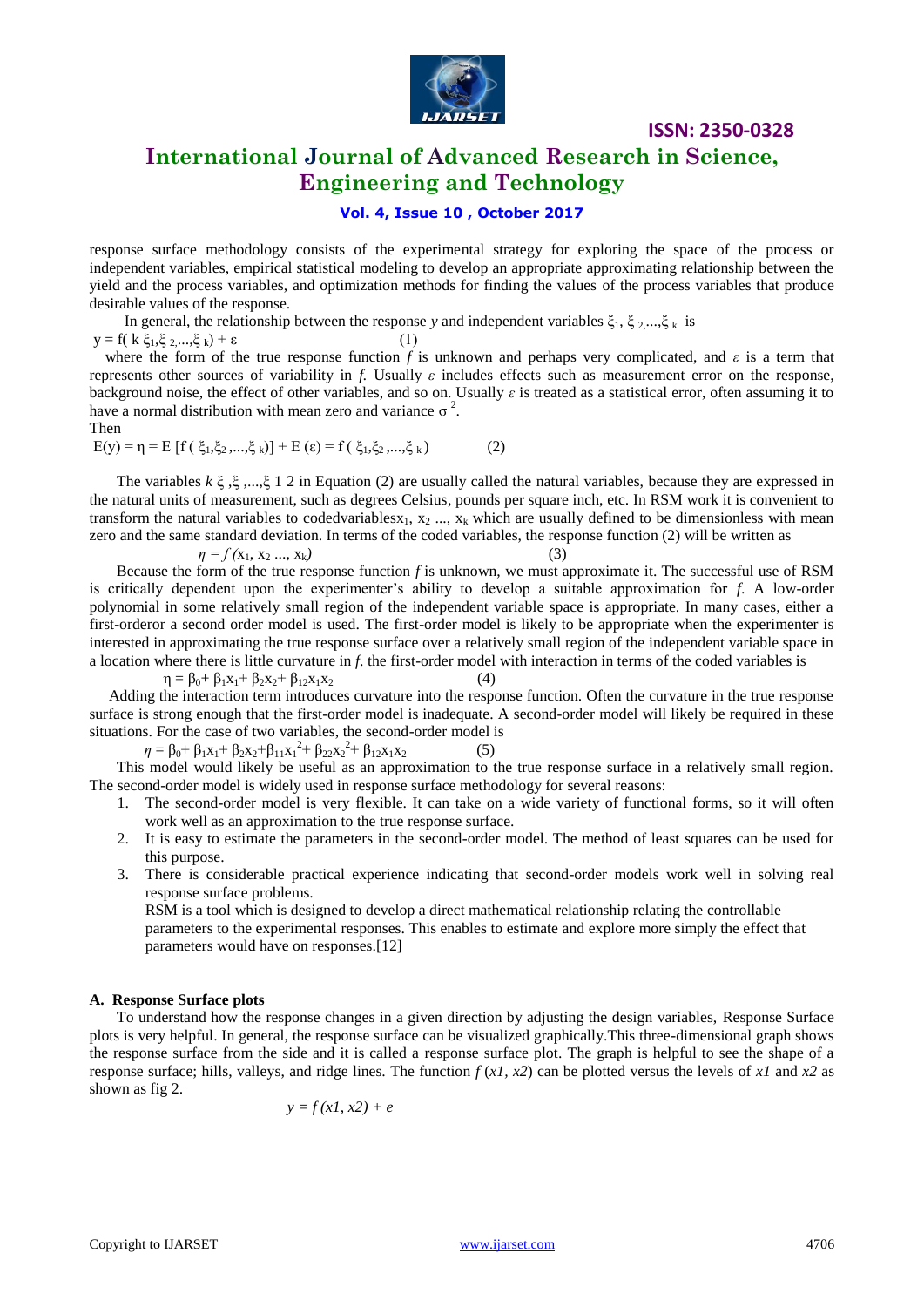

# **International Journal of Advanced Research in Science, Engineering and Technology**

**ISSN: 2350-0328**

### **Vol. 4, Issue 10 , October 2017**



Fig 2 Response surface plot

In this graph, each value of *x1* and *x2* generates a *y*-value. This three-dimensional graph shows the response surface from the side and it is called a response surface plot. Sometimes, it is less complicated to view the response surface in two-dimensional graphs.

### **B. Contour Plots**

Contour plots play a very important role in the study of the response surface. By generating contour plots using software for response surface analysis, the optimum is located with reasonable accuracy by characterizing the shape of the surface. The response can be represented graphically, either in the three-dimensional space or as contour plots that help visualize the shape of the response surface. . In order to understand the surface of a response, graphs are helpful tools. But, when there are more than two independent variables, graphs are difficult or almost impossible to use to illustrate the response surface, since it is beyond 3-dimension. For this reason, response surface models are essential for analyzing the unknown function *f*. If a contour patterning of circular shaped contours occurs, it tends to suggest independence of factor effects while elliptical contours as may indicate factor interactions. Contours are curves of constant response drawn in the  $x_1$ ,  $x_2$  plane keeping all other variables fixed. Each contour corresponds to a particular height of the response surface, as shown in fig 3.



### Fig 3: Contour plot

- Step 9 : Optimization of the Model formulated . : In this step the best set of input parameters are identified to maximize of the minimize the response variables.
- **Step10: Sensitivity analysis of the formulated model.** : it will help to find out the influence of input parameters wrt response variables.
- **Step11: Prediction of various response by using Artificial Neural network ( ANN)**